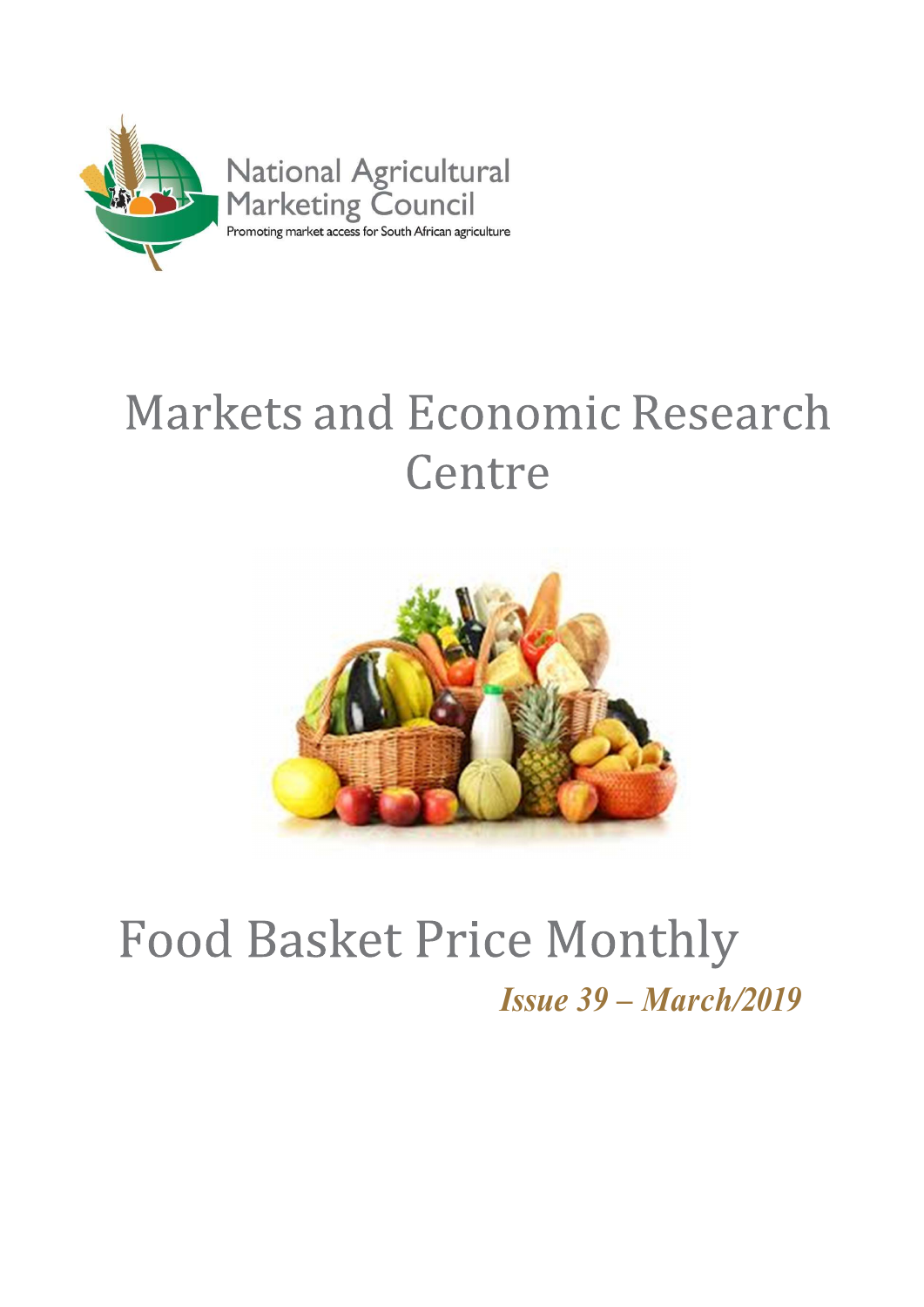## FOOD BASKET PRICE MONTHLY March 2019

### **Highlights**

- Food and non-alcoholic beverage inflation eased from 3% to 2.9% during February 2019 year-on-year (y-o-y), with Headline inflation increasing to 4.1%.
- Vegetables and fish price inflation were the highest food inflation contributors with 8.9% and 5.7%, respectively, with meat price inflation decelerating to negative 0.5% (y-o-y) from 0.8%.
- During March 2019 93 & 95 ULP fuel prices increased to R14.62/ℓ (76c/ℓ) and R14.82/ℓ (74c/ℓ) (m-o-m) respectively, with 0.05% Diesel increasing to R14.05/ℓ (91c/ℓ) (m-o-m).
	- o For April 2019 fuel prices are predicted to increase by 98c/ℓ for petrol, bringing the cost to R15.80c/ℓ, with diesel expected to increase with 70c/ℓ.
	- $\circ$  The main reason for the increase is that the fuel- and Road Accident Fund (RAF) levies are expected to take effect during April and with the Rand on a weakening trend against the US\$, the increase is a result of rising international products.
- During February 2019, the nominal cost of the NAMC's 28-item urban food basket amounted to R870.19 compared to the R869.89 reported in January 2019, resulting in a monthly percentage increase of 0.03%. When compared to February 2018, an annual (y-o-y) percentage increase of 1.2% was reported.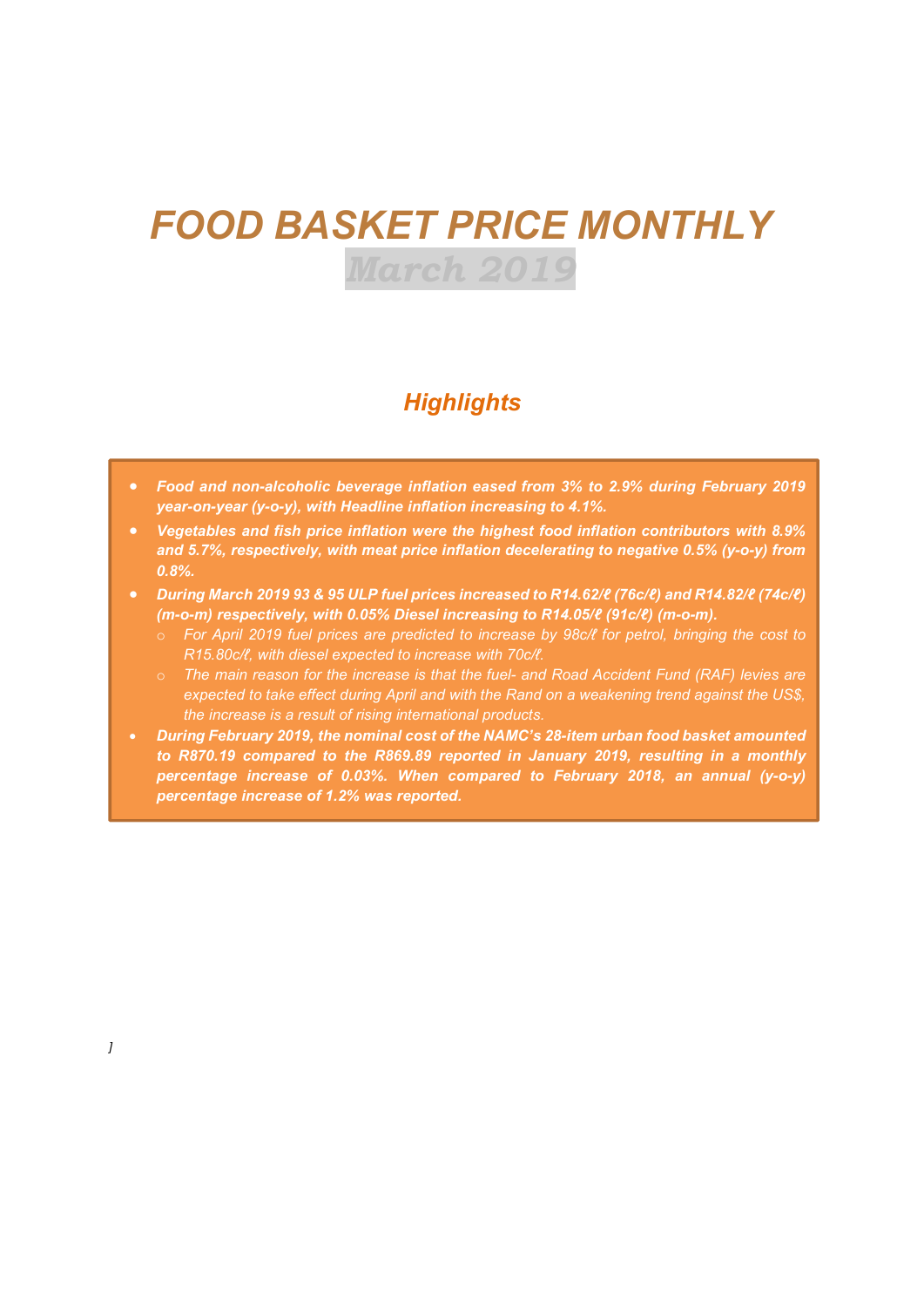#### 1. Introduction

The NAMC monitors food prices at retail level and releases regular authoritative reports. The Department of Agriculture, Forestry and Fisheries (DAFF) established the Food Price Monitoring Committee (FPMC) at the NAMC to track and report food price trends in South Africa; to provide explanations of the observed trends and to then advise the department on any possible action that could be taken should national and household food security be threatened. The FPMC was established after the high food price episode of 2000/01 season. The functions of the FPMC were continued by the NAMC after the FPMC completed its work in August 2004. The NAMC issues four quarterly Food Price Monitoring Reports annually and, since 2005, also publishes an annual Food Cost Review, which documents the margins between farm and retail prices of the major food products, amongst other topics. In 2015, the NAMC began releasing a quarterly Farm-to-Retail-Price-Spread (FTRPS) publication, which seeks to provide more insight into the factors driving commodity and food price margins. This publication, the Food Basket Price Monthly Report, came as a result of discussions with industry to keep a more frequent watch on the movements of food prices.

#### 2. Overall inflation and food inflation

The February 2019 Consumer Price Index (CPI) released by Statistics South Africa (Stats SA) indicated that the headline CPI and the food and non-alcoholic beverage price indices reached 4.1% and 2.9%, respectively, compared to the 4% and 3% reported in January 2019. Figure 1 show the trends in the headline CPI and food and non-alcoholic beverage inflation rates on a monthly basis, from January 2012 to February 2019.



Figure 1: Headline CPI and food and non-alcoholic beverage CPI Source: Stats SA, 2019

## 3. Comparison between urban and rural prices: February 2019

Table 1 compares prices of selected food items in rural and urban areas for February 2019. The food items which showed the largest price differences between urban and rural areas in February 2019 were: sunflower oil (750mℓ) at a difference of R4.60, Ceylon/black tea (62.5g) at R3.05 difference, and super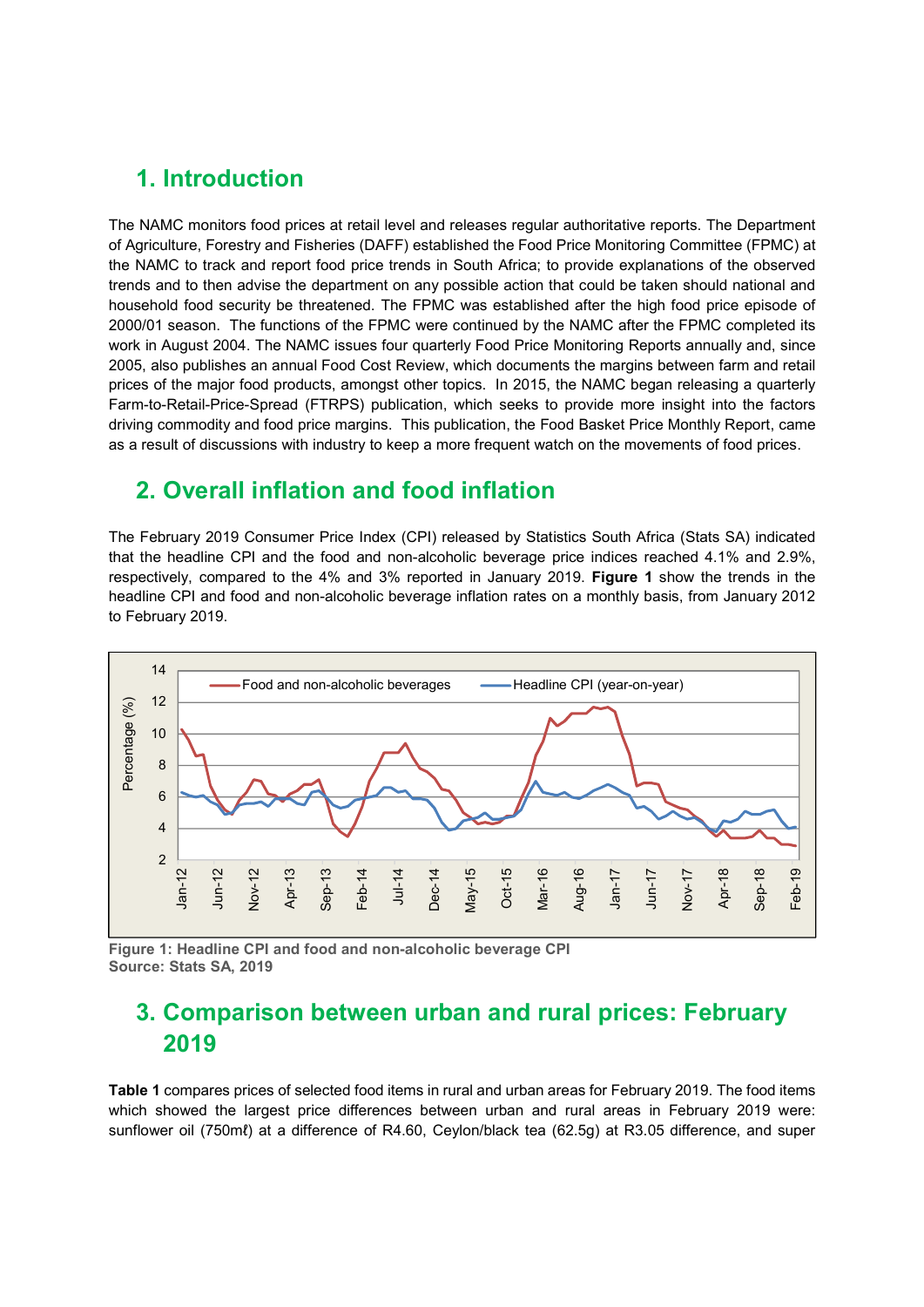maize meal (2.5kg) at a difference of R0.69. This indicates that urban consumers paid more for some of these food items than their rural counterparts. In other cases, however, rural consumers paid more for certain products (e.g. peanut butter (400g), white sugar (2.5kg) and full cream milk – long life (1ℓ)), than their urban counterparts.

| <b>Product</b>                 | <b>Urban Food Prices</b><br>February 2019 (R/unit) | <b>Rural Food Prices</b><br>February 2019 (R/unit) | <b>Price difference</b><br>(R/unit) |  |
|--------------------------------|----------------------------------------------------|----------------------------------------------------|-------------------------------------|--|
| Full cream milk - long life 18 | 14.23                                              | 14.94                                              | $-0.71$                             |  |
| Loaf of brown bread 700q       | 12.48                                              | 12.34                                              | 0.14                                |  |
| Loaf of white bread 700g       | 13.70                                              | 13.35                                              | 0.35                                |  |
| Special maize 2.5 kg           | 19.16                                              | 18.85                                              | 0.31                                |  |
| Super maize 2.5 kg             | 22.34                                              | 21.65                                              | 0.69                                |  |
| Margarine spread 500g          | 26.59                                              | 26.92                                              | $-0.33$                             |  |
| <b>Peanut butter 400g</b>      | 28.07                                              | 30.54                                              | $-2.47$                             |  |
| <b>Rice 2kg</b>                | 26.82                                              | 26.39                                              | 0.43                                |  |
| Sunflower oil 750me            | 22.75                                              | 18.15                                              | 4.60                                |  |
| Ceylon/black tea 62.5q         | 16.15                                              | 13.10                                              | 3.05                                |  |
| White sugar 2.5kg              | 40.18                                              | 42.11<br>$-1.93$                                   |                                     |  |
|                                |                                                    |                                                    | 0.38                                |  |

Table 1: Comparison between urban and rural food prices (selected food items)

Source: Stats SA, 2019

### 4. The NAMC food basket

This section analyses the nominal cost of a basic 28-item NAMC urban food basket, based on average food price data for the February 2019 vs. February 2018. Composition of the current food basket (as revised in 2017) include: apples (per kg), baked beans – tinned (410g), bananas fresh (per kg), beans – dried (500g), beef mince fresh (per kg), beef offal fresh (per kg), cabbage (per kg), Ceylon/black tea (250g), cheddar cheese (per kg), chicken giblets (per kg), eggs (1.5 dozen), fish (excl. tuna) – tinned (400g), full cream milk – long life (1ℓ), instant coffee (250g), IQF chicken portions (2kg), a loaf of brown bread (700g), a loaf of white bread (700g), margarine brick (500g), onions fresh (per kg), oranges (per kg), peanut butter (400g), polony (per kg), potatoes fresh (per kg), rice (2kg), sugar white (2.5kg), sunflower oil (750mℓ), super maize meal (5kg) and tomatoes fresh (per kg).

During February 2019, the nominal cost of the NAMC's 28-item urban food basket amounted to R870.19 compared to the R869.89 reported in January 2019, resulting in a monthly percentage increase of 0.03%. When compared to February 2018, an annual (y-o-y) percentage increase of 1.2% was reported.

The 28-item NAMC urban food basket products (in nominal terms) are highlighted in Table 2. Products exceeding the South African Reserve Bank's (SARB) upper annual inflation band of 6%, include the following: baked beans - tinned 410g (6.8%), Ceylon/black tea 250g (7.8%), apples – fresh per kg (14.6%), bananas – fresh per kg (8.9%), polony per kg (15%), rice 2kg (6.3%), potatoes – fresh per kg (8.9%) and tomatoes – fresh per kg (22.6%).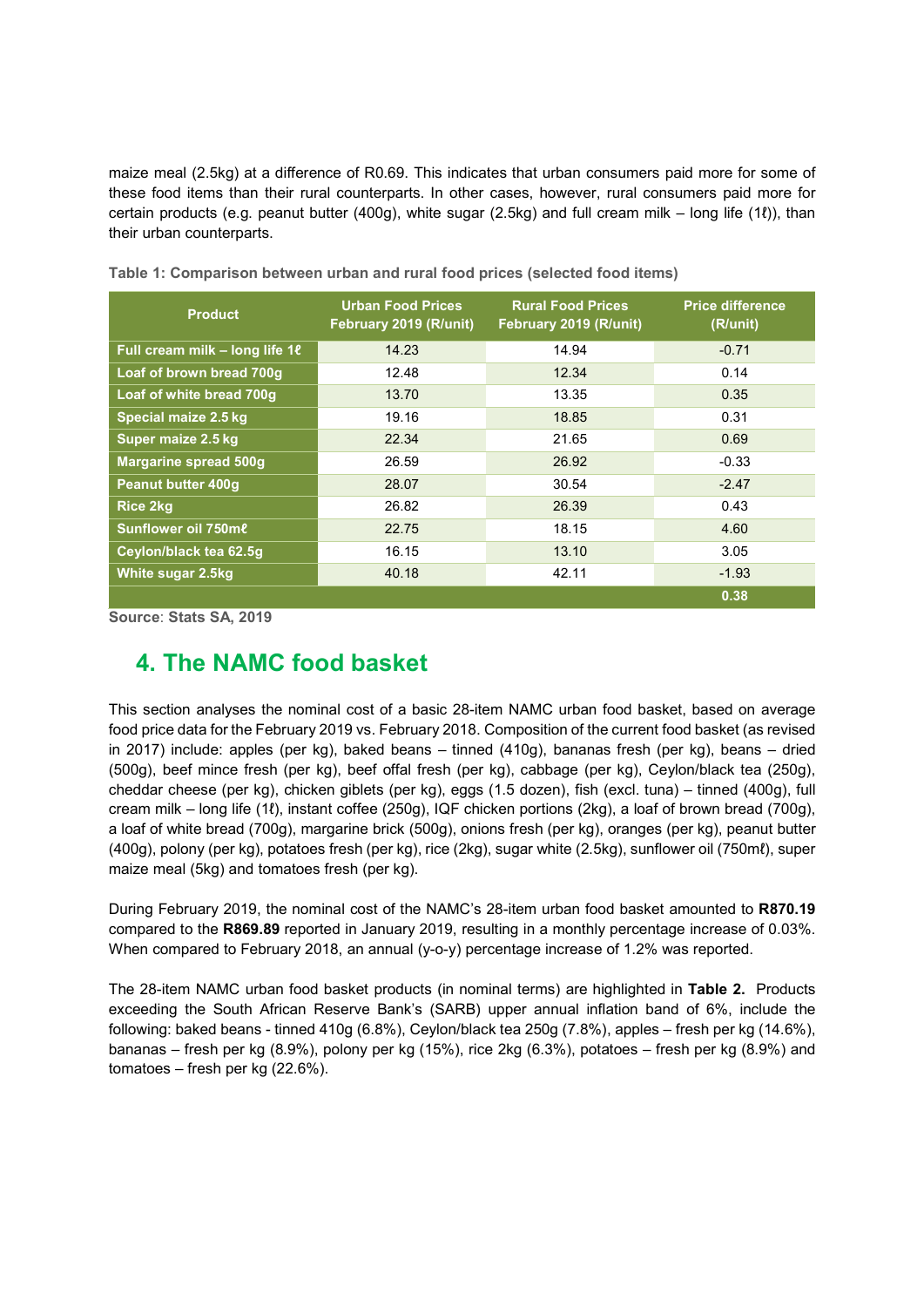|                            |                                     |        |               |               | $\%$     | $\%$     |
|----------------------------|-------------------------------------|--------|---------------|---------------|----------|----------|
| Category                   | <b>Product</b>                      | Feb-18 | <b>Jan-19</b> | <b>Feb-19</b> | change   | change   |
|                            |                                     |        |               |               | $y$ -o-y | $m$ -o-m |
| <b>Beans</b>               | Baked beans - tinned 410q           | 9.62   | 10.05         | 10.27         | 6.8%     | 2.2%     |
| <b>Beans</b>               | Beans - dried 500g                  | 19.64  | 19.47         | 19.29         | $-1.8%$  | $-0.9%$  |
| <b>Beans</b>               | Peanut butter 400g                  | 28.01  | 27.38         | 28.07         | 0.2%     | 2.5%     |
| <b>Coffee, Tea</b>         | Instant coffee 250g                 | 35.50  | 35.97         | 35.64         | 0.4%     | $-0.9%$  |
| Coffee, Tea                | Ceylon/black tea 250g               | 33.27  | 35.92         | 35.86         | 7.8%     | $-0.2%$  |
| <b>Dairy, Eggs</b>         | Full cream milk - long life $1\ell$ | 13.96  | 13.98         | 14.23         | 1.9%     | 1.8%     |
| <b>Dairy, Eggs</b>         | Eggs 1.5 dozen                      | 45.37  | 42.53         | 41.33         | $-8.9%$  | $-2.8%$  |
| Dairy, Eggs                | Cheddar cheese per kg               | 106.55 | 104.89        | 101.75        | $-4.5%$  | $-3.0%$  |
| <b>Fats, Oils</b>          | Brick margarine 500g                | 22.70  | 22.71         | 22.50         | $-0.9%$  | $-0.9%$  |
| <b>Fats, Oils</b>          | Sunflower oil 750ml                 | 22.52  | 22.96         | 22.75         | 1.0%     | $-0.9%$  |
| <b>Fruit</b>               | Apples - fresh per kg               | 20.48  | 21.95         | 23.48         | 14.6%    | 7.0%     |
| <b>Fruit</b>               | Bananas - fresh per kg              | 13.54  | 15.09         | 14.75         | 8.9%     | $-2.3%$  |
| <b>Fruit</b>               | Oranges - fresh per kg              | 24.22  | 21.64         | 25.66         | 5.9%     | 18.6%    |
| <b>Protein</b>             | Beef mince - fresh per kg           | 82.32  | 86.11         | 84.93         | 3.2%     | $-1.4%$  |
| <b>Protein</b>             | Beef offal - fresh per kg           | 35.22  | 34.24         | 34.40         | $-2.3%$  | 0.5%     |
| <b>Protein</b>             | Chicken giblets per kg              | 35.44  | 34.60         | 34.24         | $-3.4%$  | $-1.0%$  |
| <b>Protein</b>             | IQF chicken portions - 2kg          | 68.11  | 63.87         | 63.95         | $-6.1%$  | 0.1%     |
| <b>Protein</b>             | Fish (excl. tuna) - tinned 400g     | 18.20  | 18.99         | 18.96         | 4.2%     | $-0.2%$  |
| <b>Protein</b>             | Polony per kg                       | 40.32  | 45.74         | 46.36         | 15.0%    | 1.4%     |
| <b>Bread &amp; Cereals</b> | Loaf of brown bread 700g            | 12.14  | 12.17         | 12.48         | 2.8%     | 2.5%     |
| <b>Bread &amp; Cereals</b> | Loaf of white bread 700g            | 13.08  | 13.45         | 13.70         | 4.7%     | 1.9%     |
| <b>Bread &amp; Cereals</b> | Super maize meal 5kg                | 37.93  | 38.21         | 37.82         | $-0.3%$  | $-1.0%$  |
| <b>Bread &amp; Cereals</b> | Rice 2kg                            | 25.22  | 26.66         | 26.82         | 6.3%     | 0.6%     |
| <b>Vegetables</b>          | Cabbage - fresh per kg              | 15.71  | 13.67         | 13.78         | $-12.3%$ | 0.8%     |
| <b>Vegetables</b>          | Onions - fresh per kg               | 14.14  | 14.08         | 13.82         | $-2.3%$  | $-1.8%$  |
| <b>Vegetables</b>          | Potatoes - fresh per kg             | 11.81  | 13.45         | 12.97         | 9.8%     | $-3.6%$  |
| <b>Vegetables</b>          | Tomatoes - fresh per kg             | 16.48  | 20.48         | 20.20         | 22.6%    | $-1.4%$  |
| <b>Sugary foods</b>        | White sugar 2.5kg                   | 38.52  | 39.63         | 40.18         | 4.3%     | 1.4%     |
| <b>Basket</b>              | <b>Total Rand Value</b>             | 860.02 | 869.89        | 870.19        | 1.2%     | 0.03%    |

#### Table 2: Percentage change in a basic NAMC food basket (28 item) prices

Source: Stats SA and BFAP, 2019

Table 3 below monitors three additional protein cuts that were included products in the CPI basket (post-January 2017).

Table 3: Percentage change in additional chicken product prices

| <b>Category</b> | <b>Product</b>                                      | Feb-18 | $Jan-19$ | <b>Feb-19</b> | $\frac{9}{6}$<br>change<br>$V-O-V$ | $\%$<br>change<br>$m-o-m$ |
|-----------------|-----------------------------------------------------|--------|----------|---------------|------------------------------------|---------------------------|
| <b>Protein</b>  | Chicken portions - fresh per kg                     | 58.64  | 60.43    | 59.83         | 2.0%                               | $-1.0%$                   |
| <b>Protein</b>  | Chicken portions frozen - non<br>IQF average per kg | 48.91  | 47.28    | 46.75         | $-4.4\%$                           | $-1.1\%$                  |
| <b>Protein</b>  | IQF chicken portions $-$ 1kg                        | 32.28  | 42.99    | 42.99         | 33.2%                              | $0.0\%$                   |

Source: Stats SA, 2019